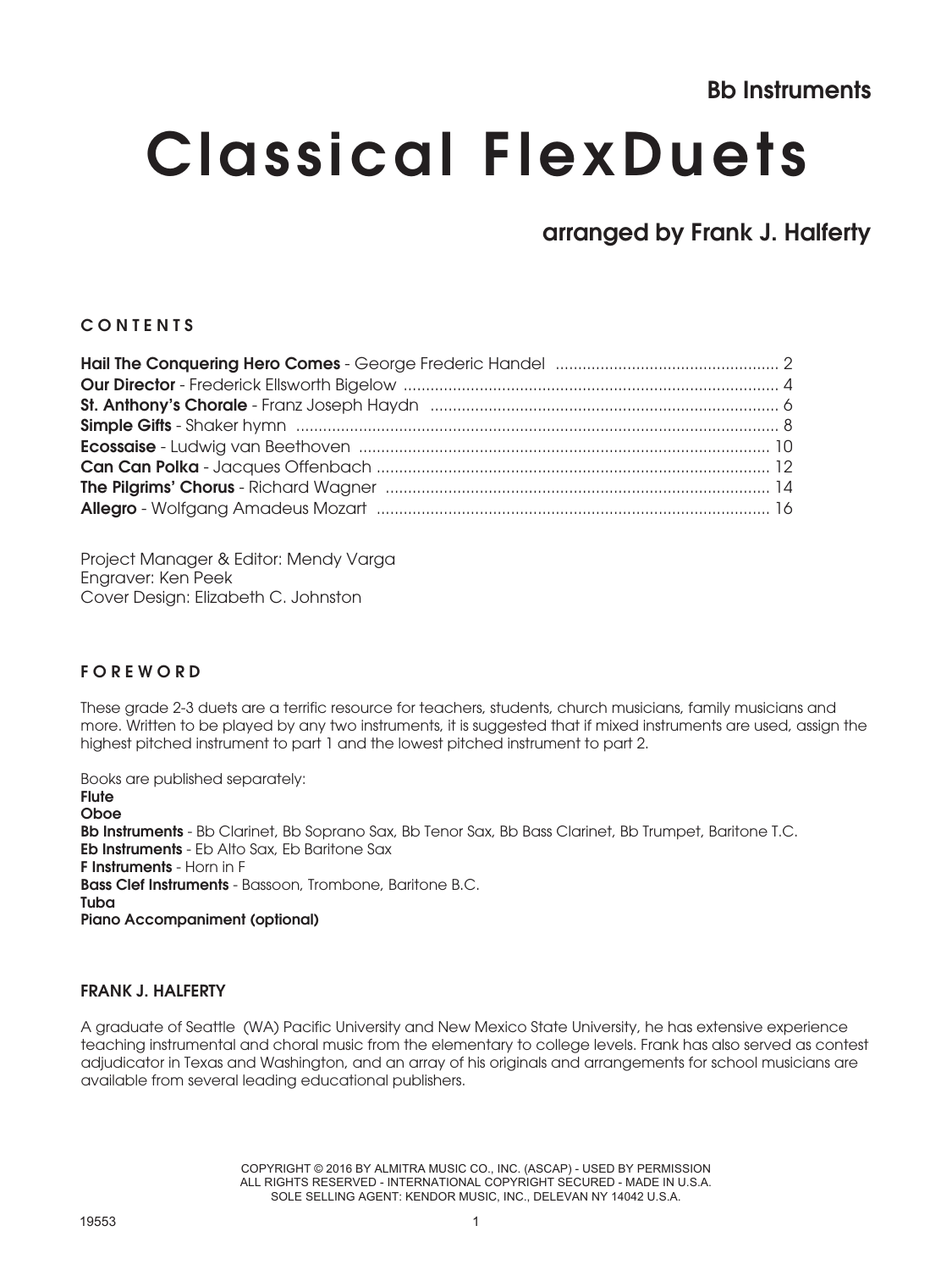### **Hail The Conquering Hero Comes** duration 1:40 **(from Judas Maccabeus)**

5

**by George Frederic Handel**

*arranged by Frank J. Halferty*

Part 1 - Bb Instruments (Bb Clarinet, Bb Soprano Sax, Bb Tenor Sax, Bb Bass Clarinet, Bb Trumpet, Baritone T.C.)

Part 2 - Bb Instruments (Bb Clarinet, Bb Soprano Sax, Bb Tenor Sax, Bb Bass Clarinet, Bb Trumpet, Baritone T.C.)









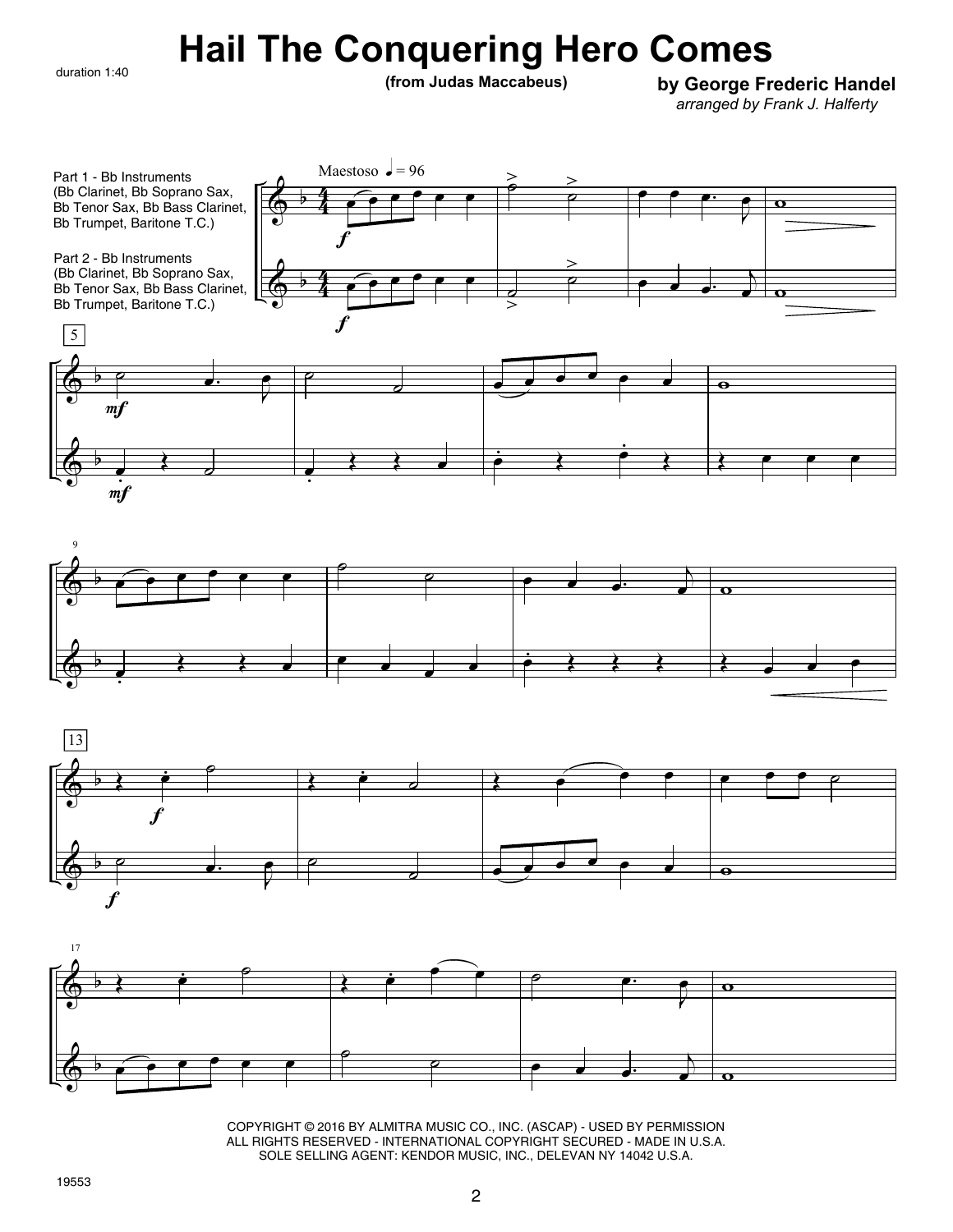







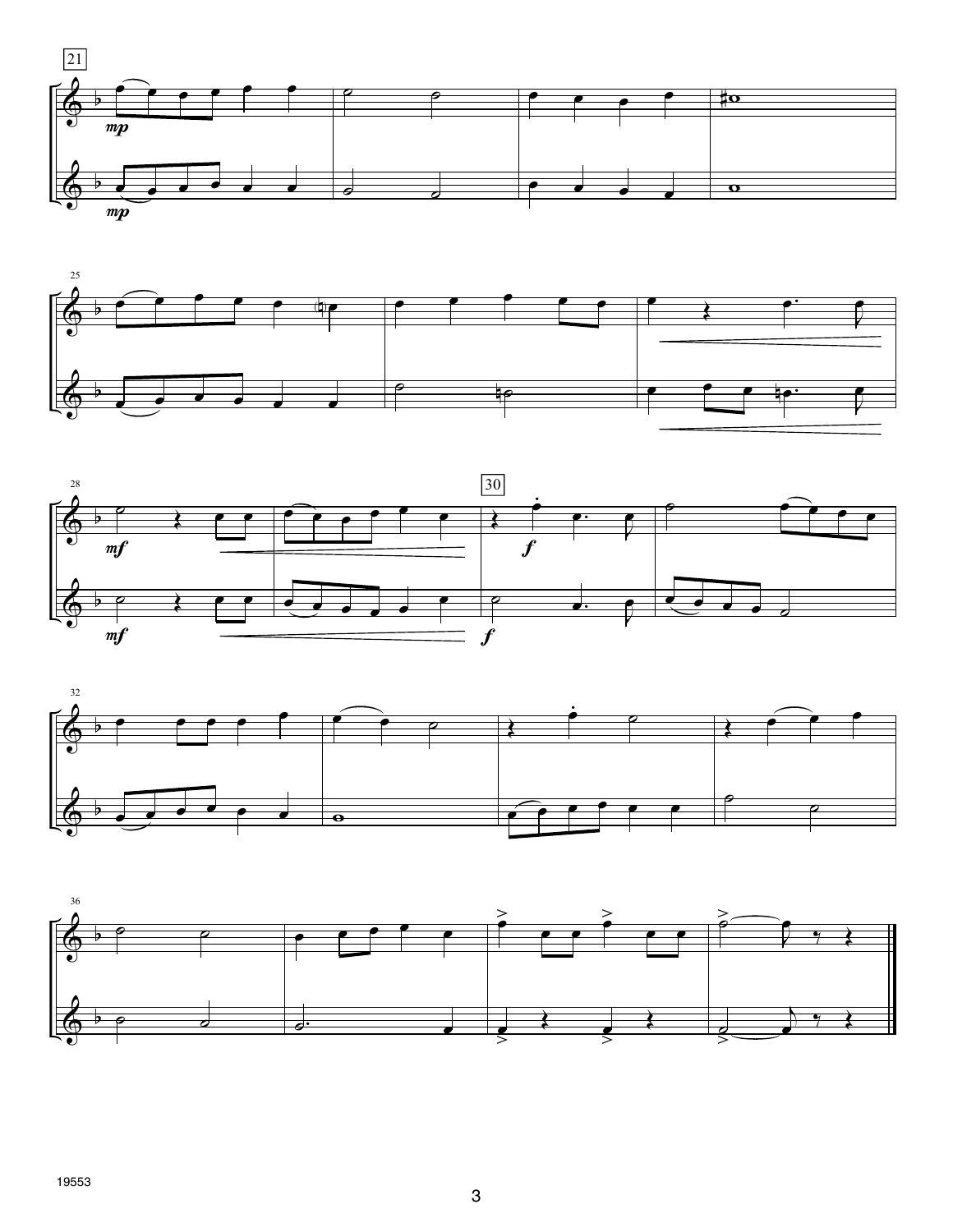#### **Our Director by Frederick Ellsworth Bigelow (Trio)**

## **by Frederick Ellsworth Bigelow**<br>*arranged by Frank J. Halferty*









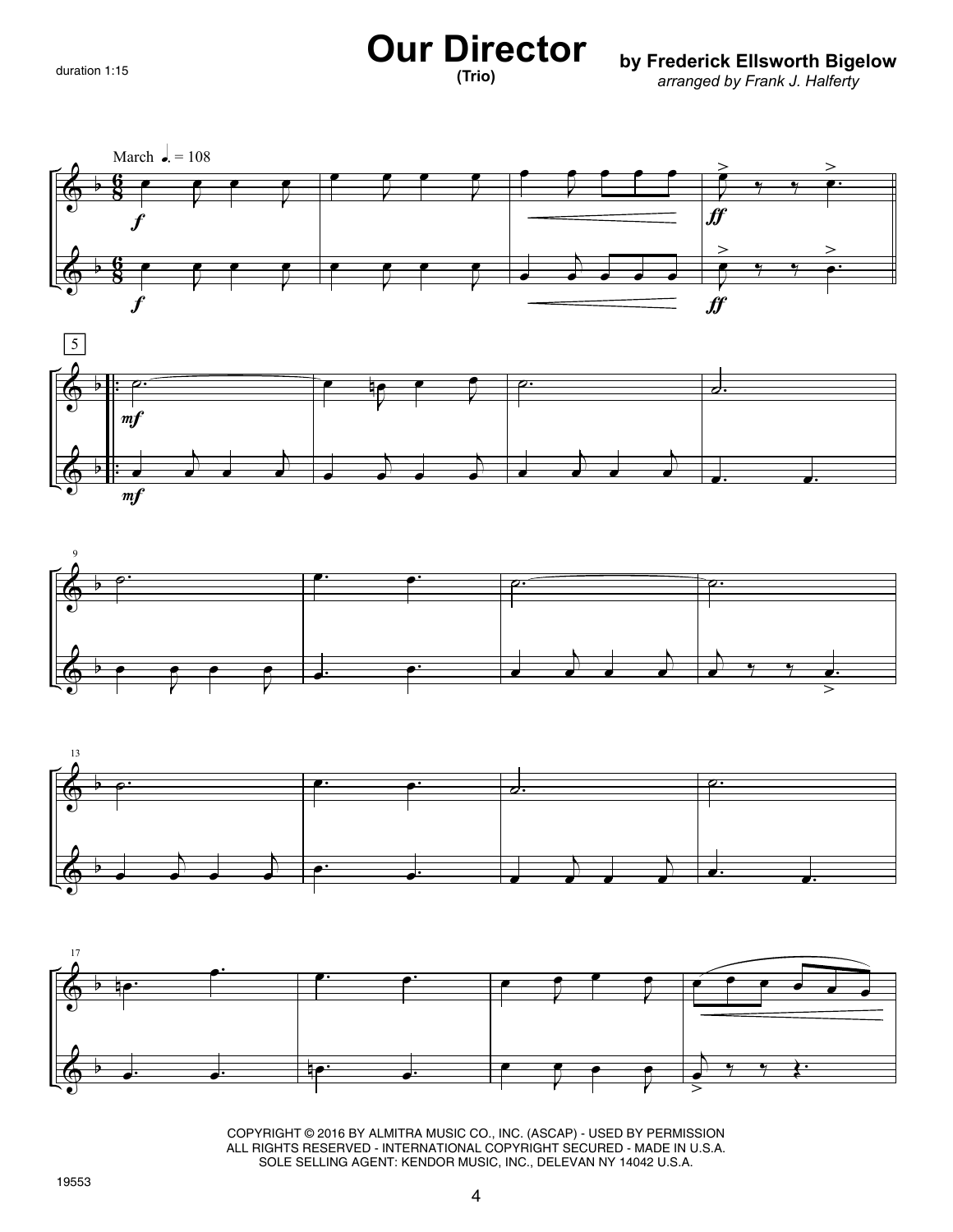





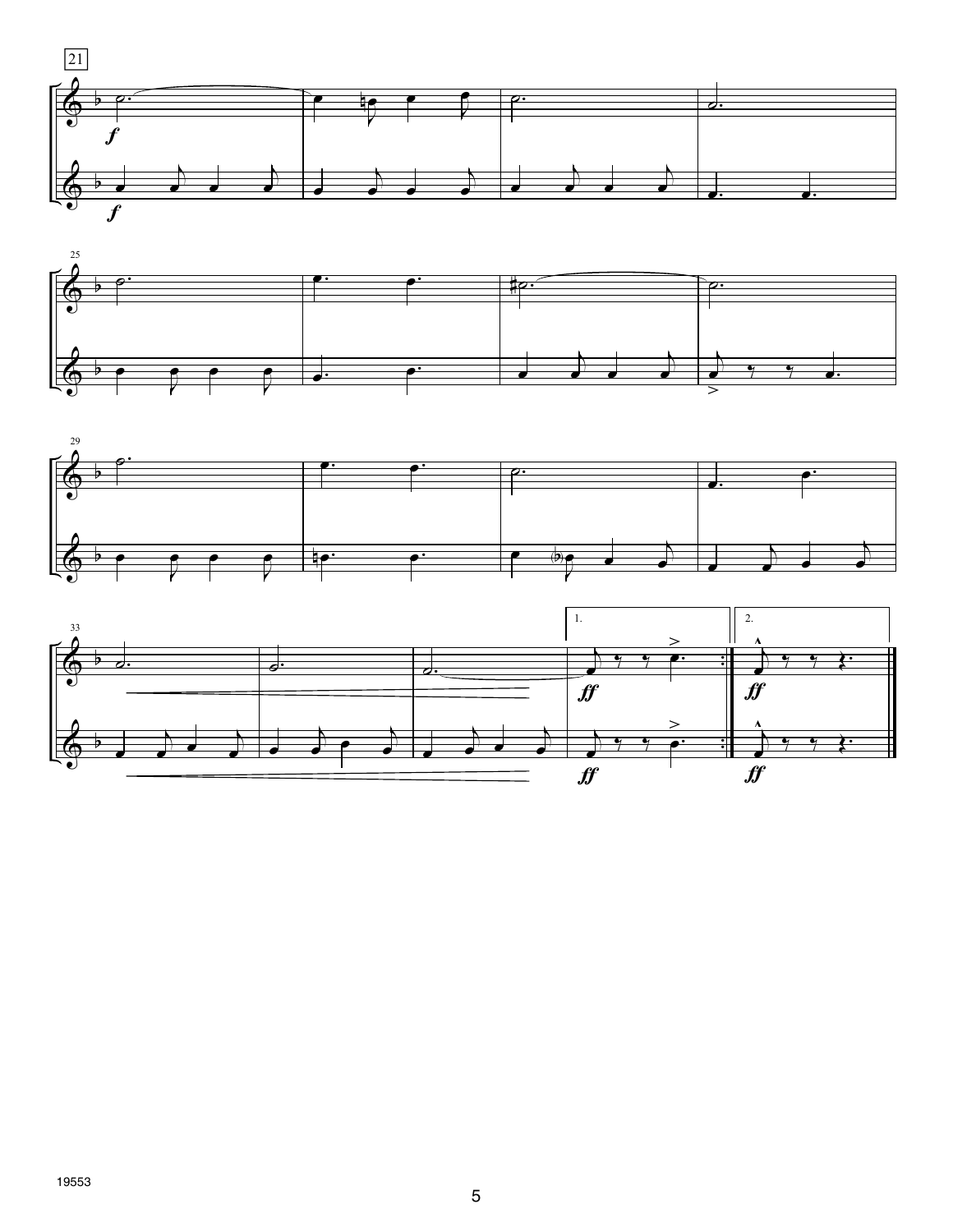duration 1:50

# **St. Anthony's Chorale by Franz Joseph Haydn**

*arranged by Frank J. Halferty*









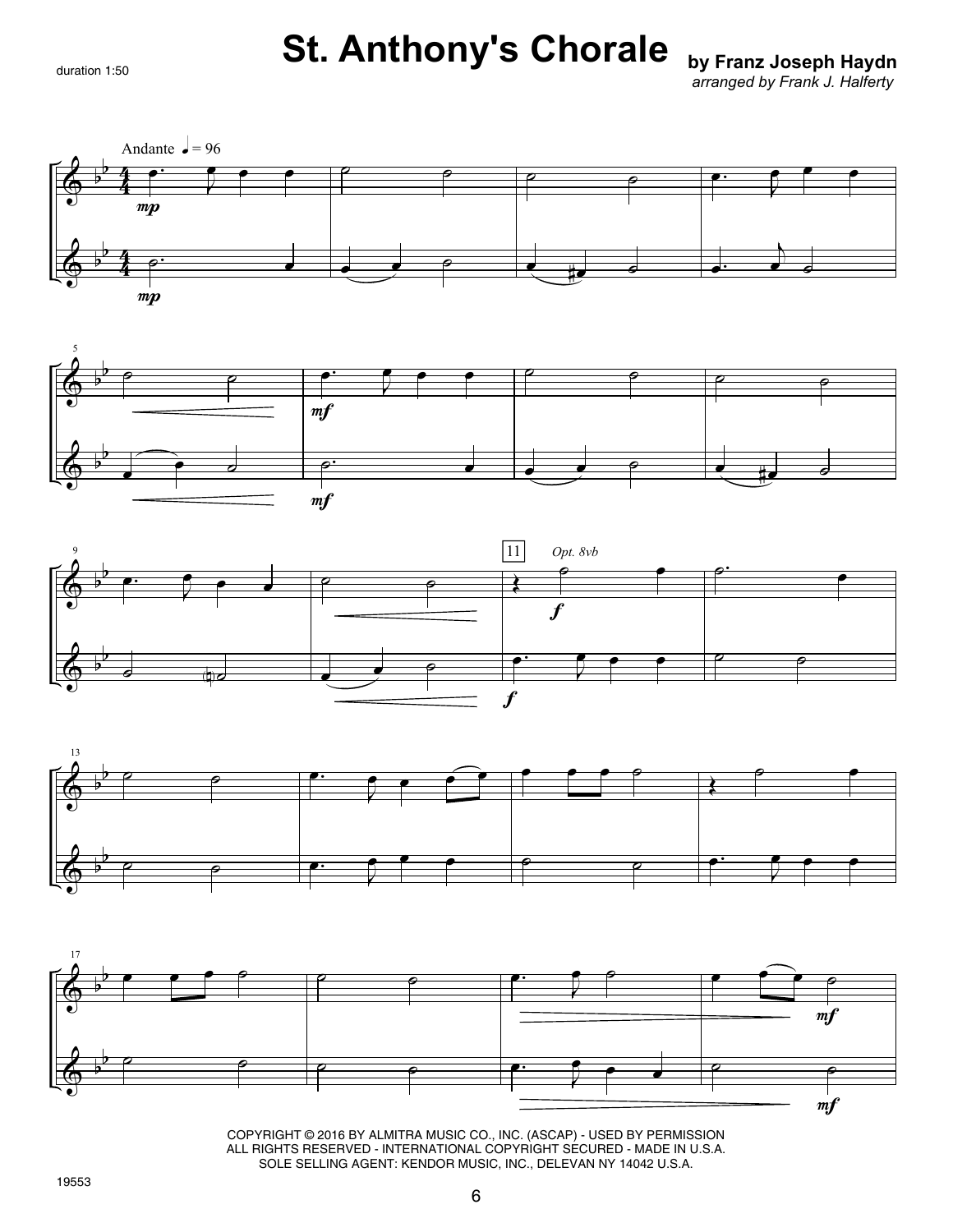









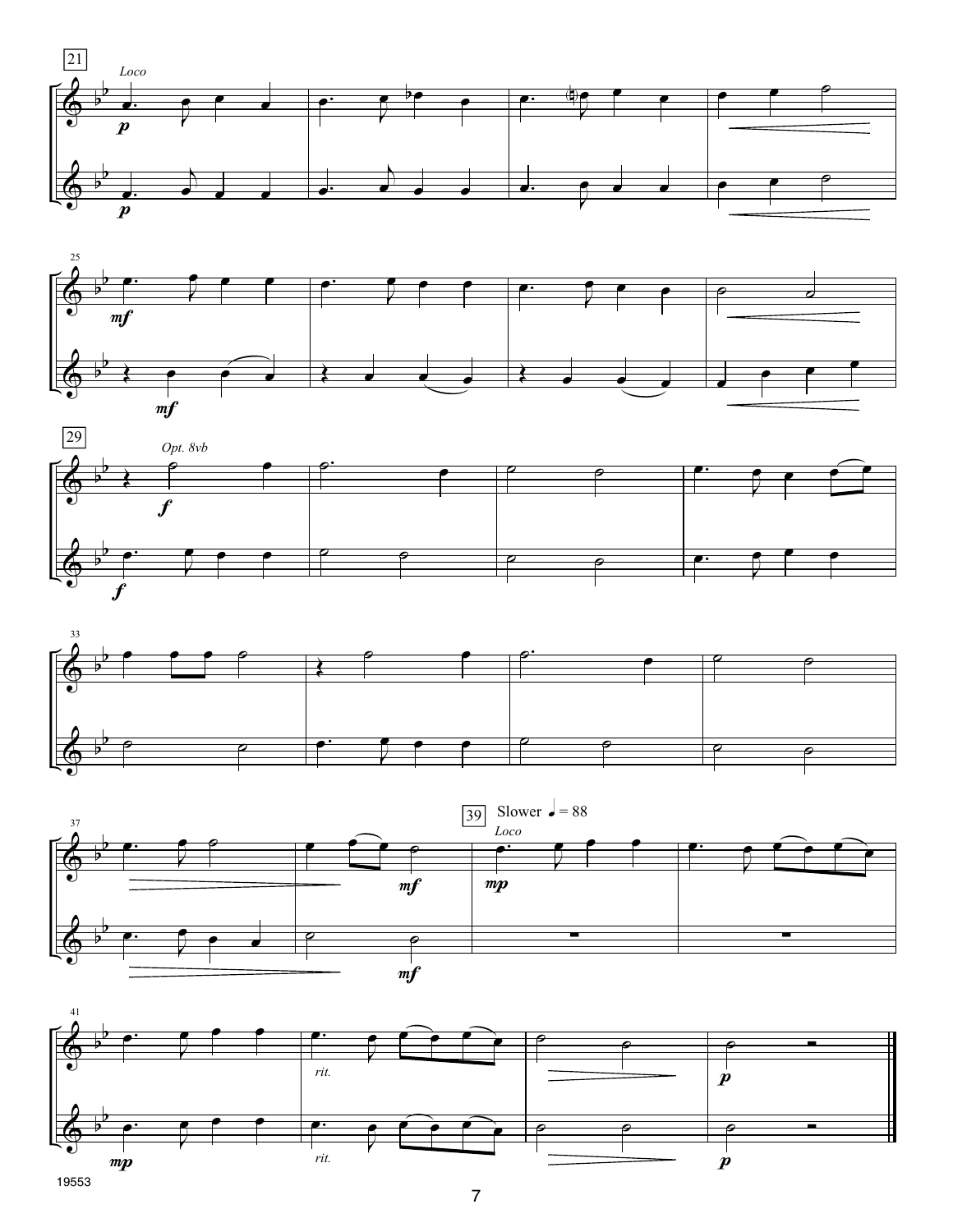**Simple Gifts** Shaker hymn









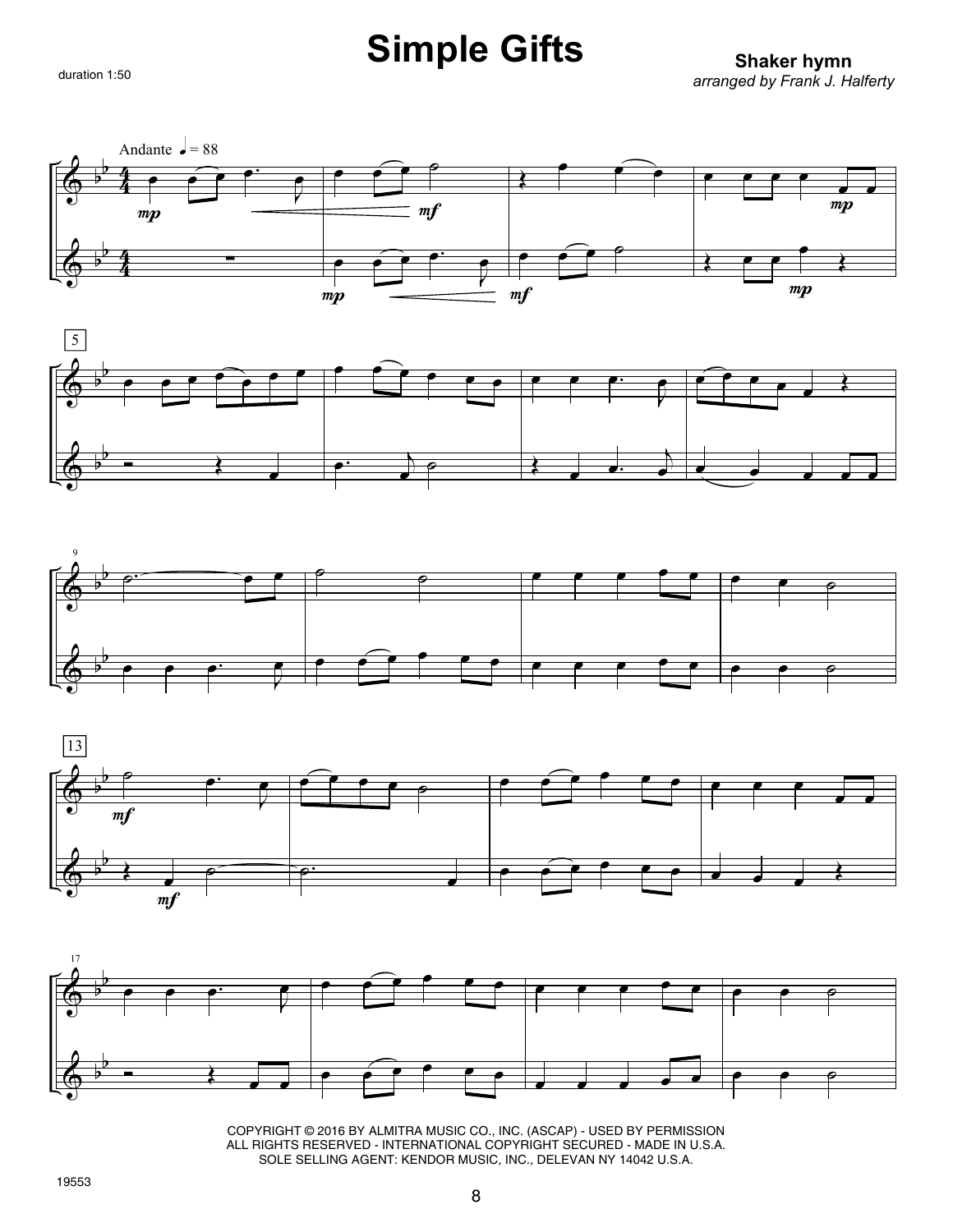







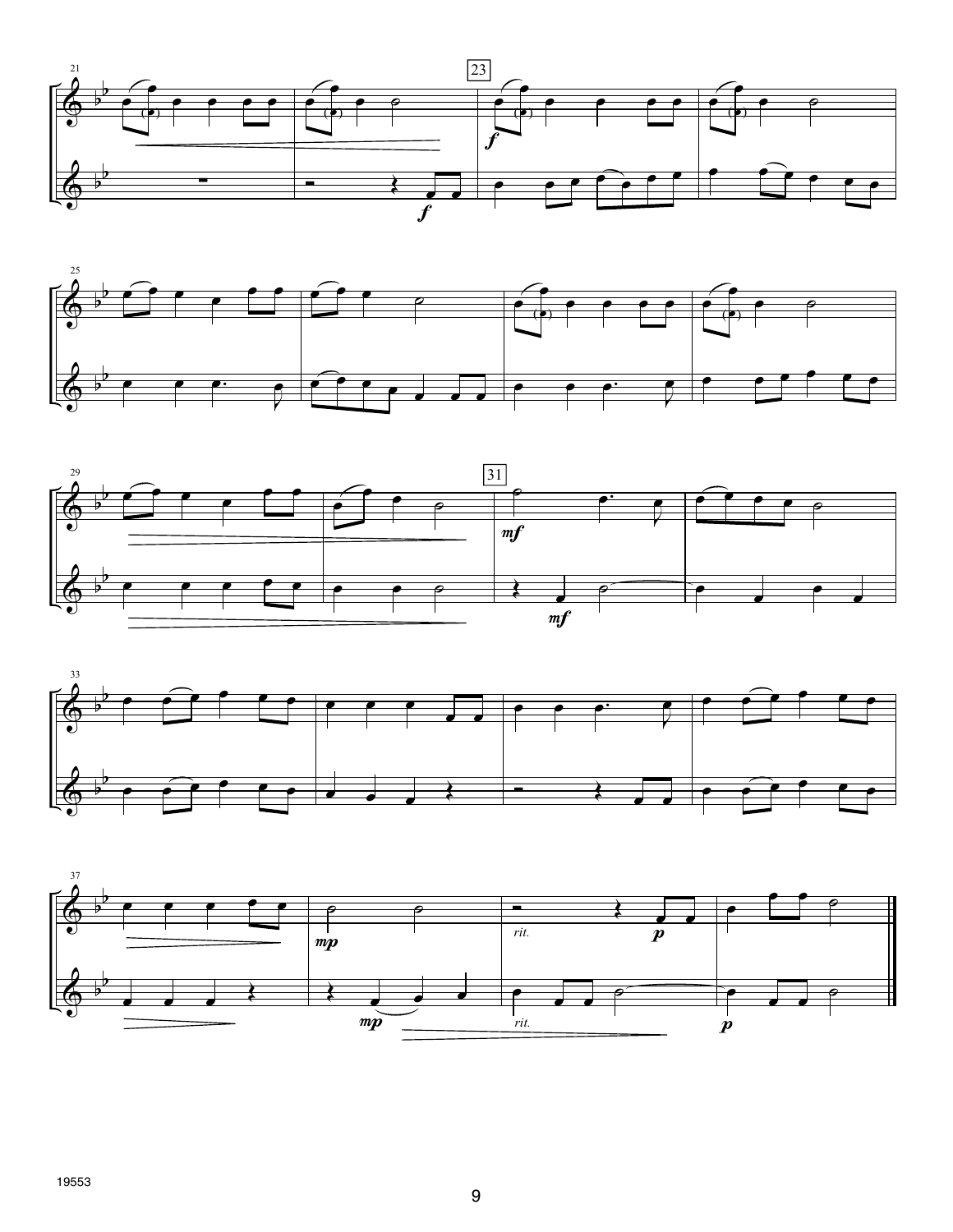duration ca. 1:00

### **Ecossaise**

**by Ludwig van Beethoven** *arranged by Frank J. Halferty*

 $\Phi$  $\Phi$ b b <u>ኝ</u> 2<br>2  $\frac{2}{4}$ 2<br>2  $\overline{\cdot}$ Œ  $m f$ Moderato  $\epsilon$  = ca. 104 <u></u> ∑ **。。。** ∑ **。 。** 。 。 ∑ ˙ ∑ 5 œ Œ œ œ œ œ  $m f$  $mp$ 







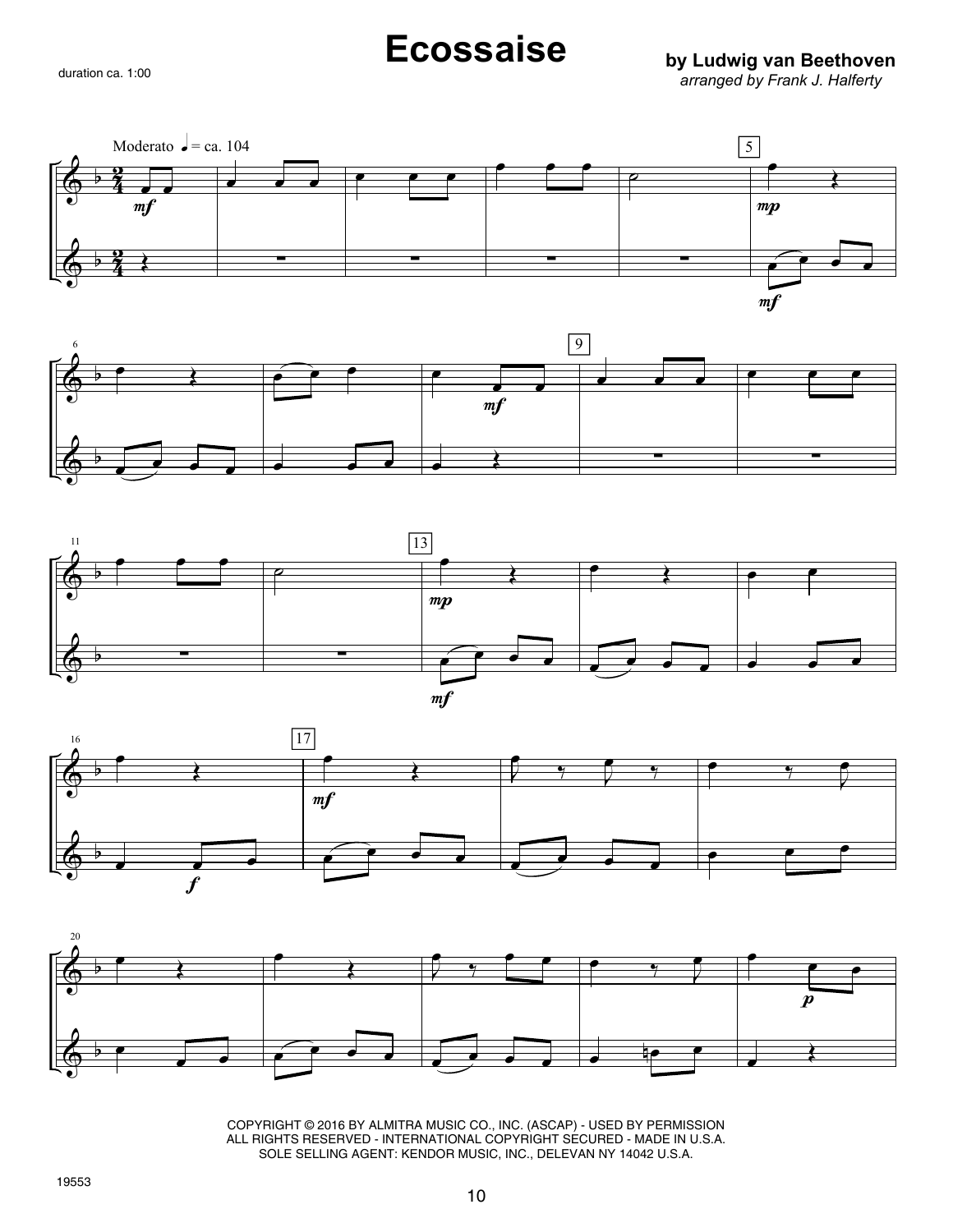







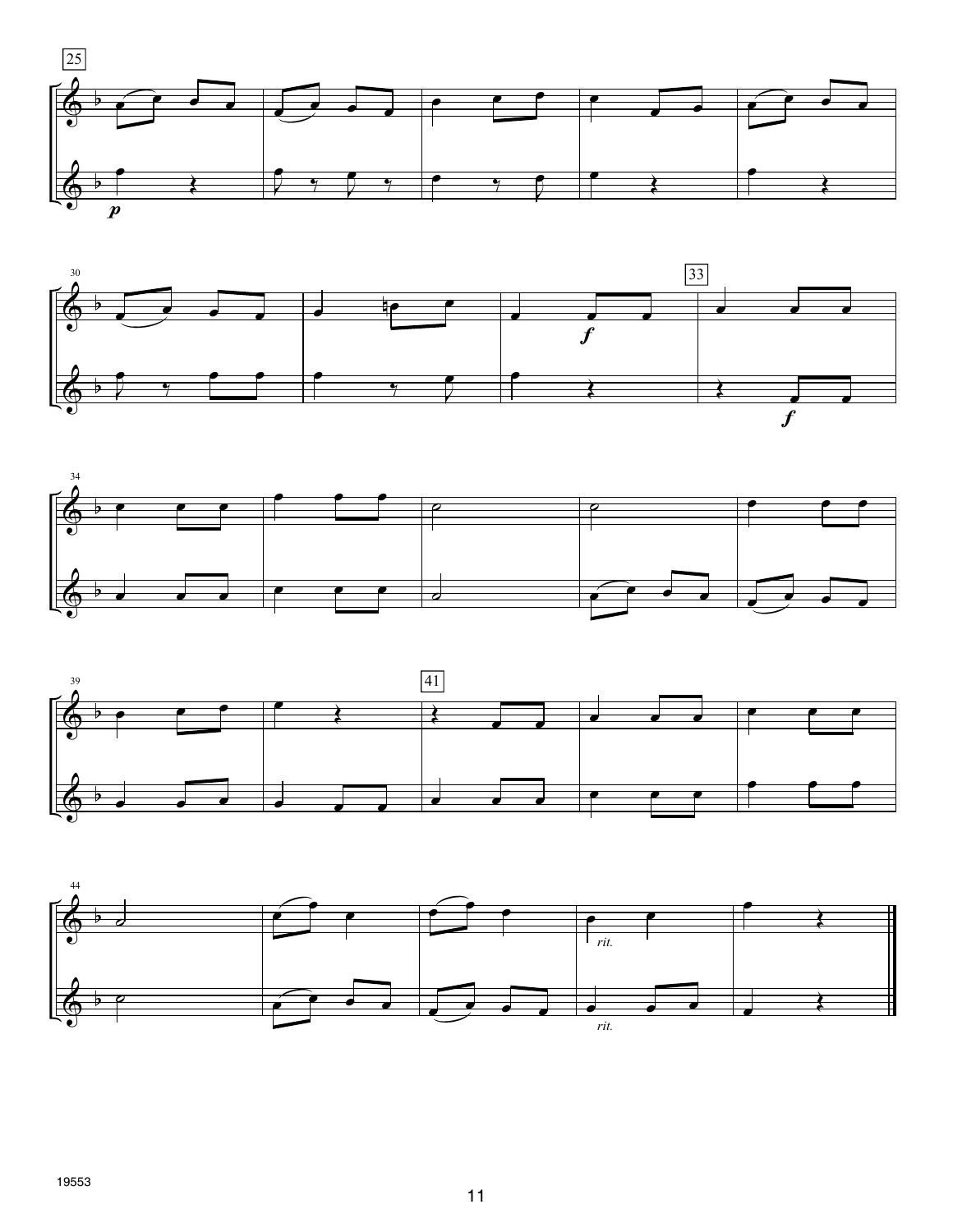### **Can Can Polka by Jacques Offenbach**

*arranged by Frank J. Halferty*

**(from Gaîté Parisienne)**









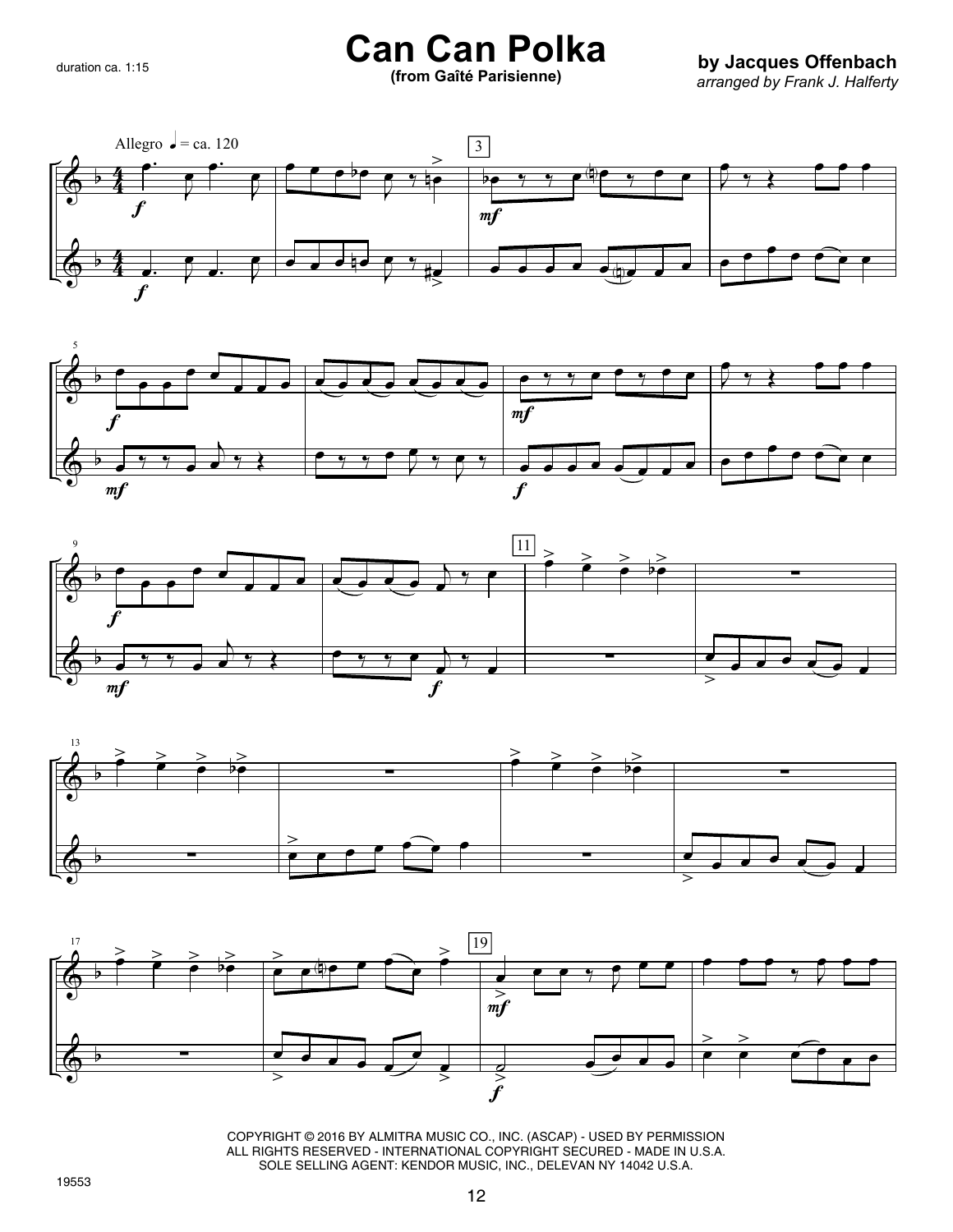









19553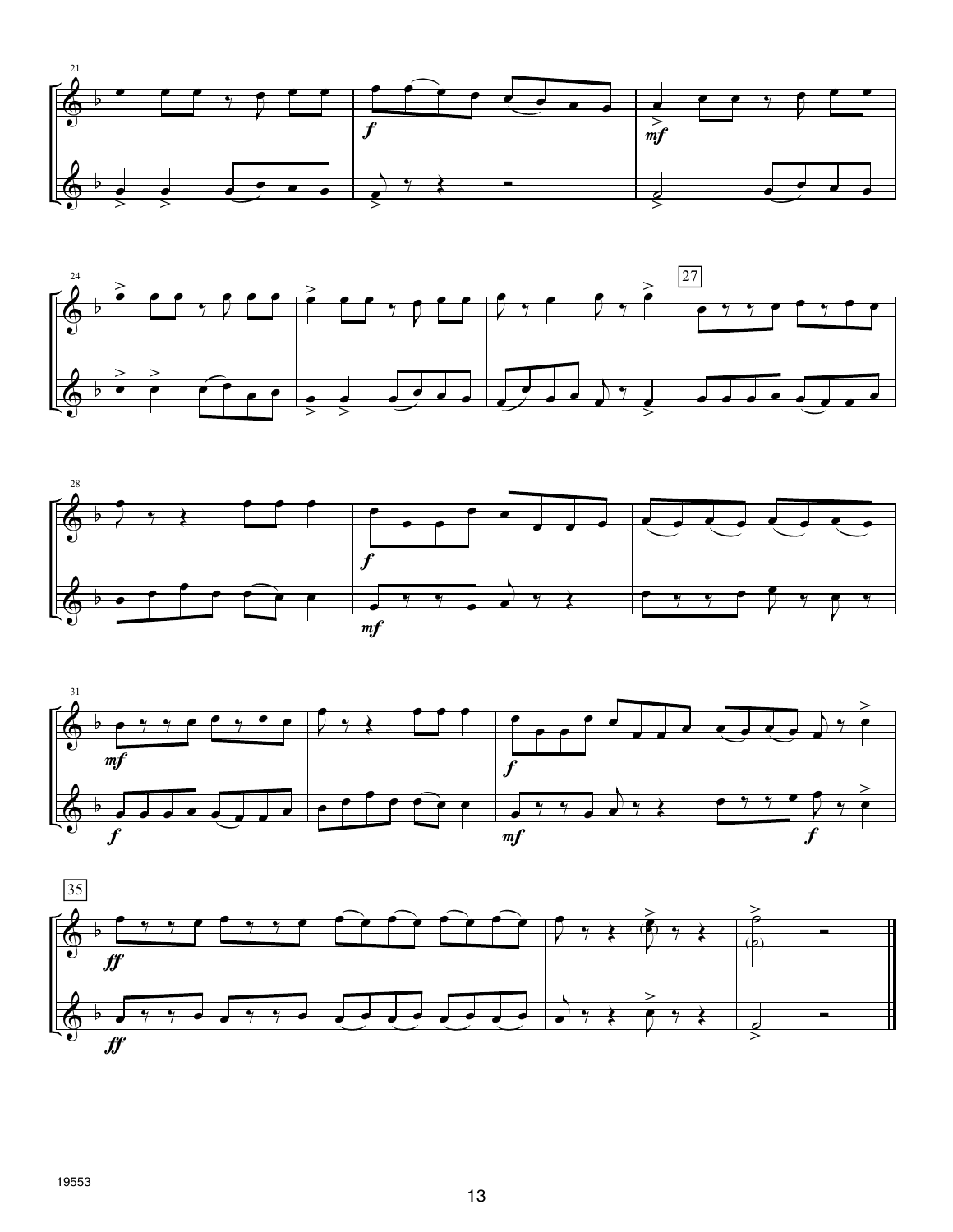### **The Pilgrims' Chorus**

#### **(from Tannhäuser)**

**by Richard Wagner** *arranged by Frank J. Halferty*











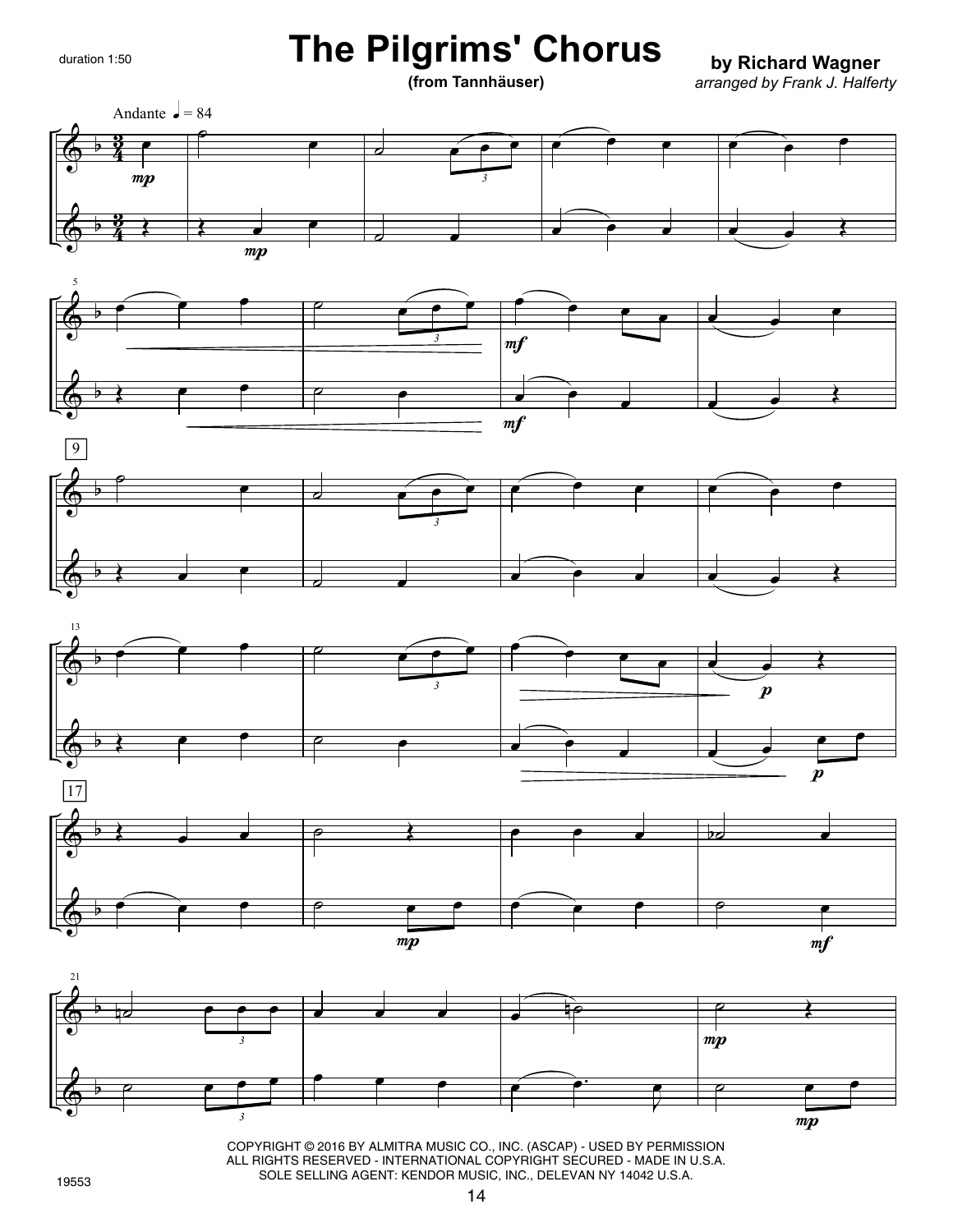